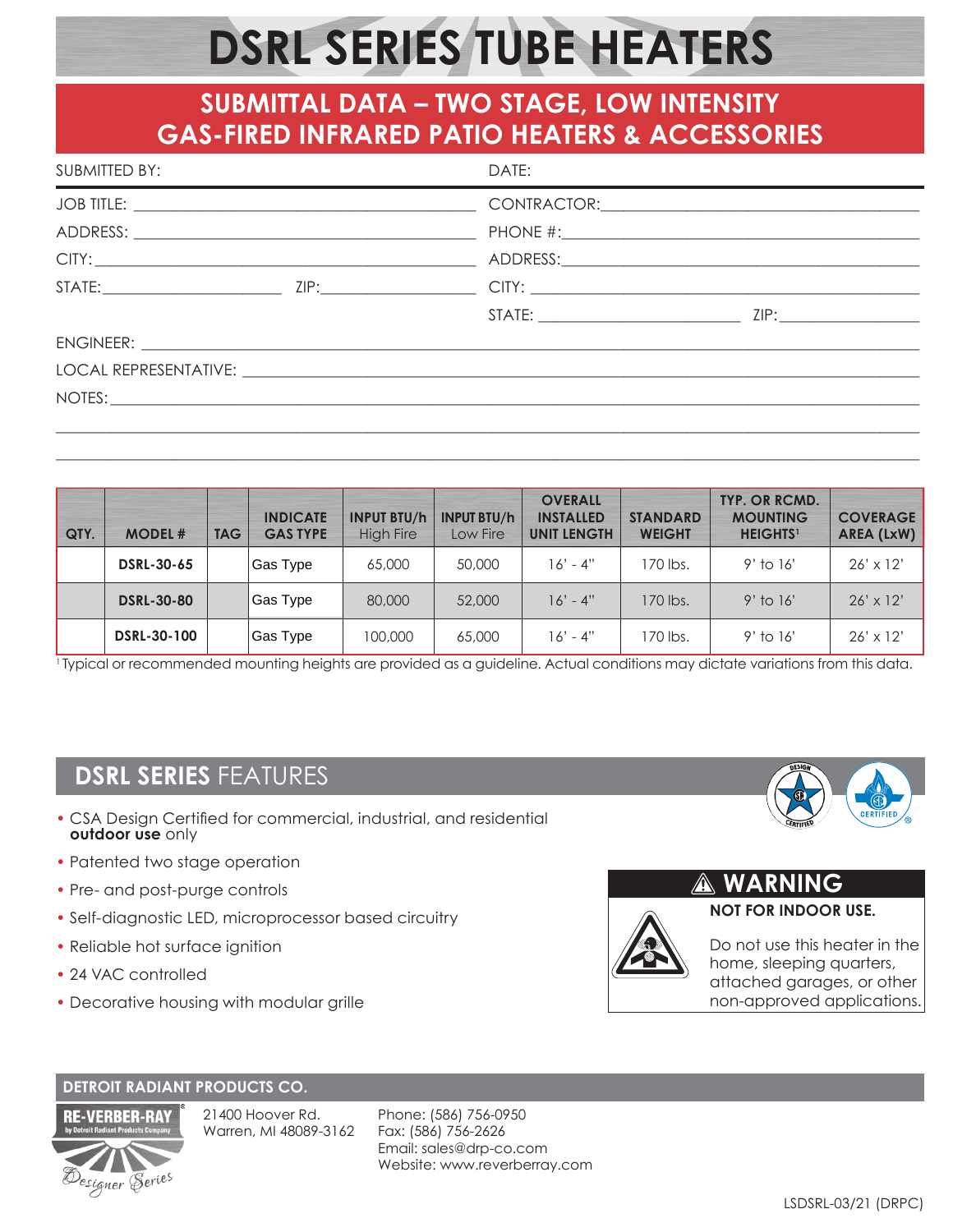# **DSRL SERIES** SPECIFICATIONS



#### **APPROVALS**

- CSA Certified to ANSI Z83.26/CSA 2.37
- Unvented outdoor approval only

#### **BURNER CONTROL BOX**

- Sight glass for burner inspection
- Totally enclosed components
- Silicone sealed, black enameled steel control housing
- Operational indicator lights

#### **GAS CONNECTION**

• 7/8 in. flare connecting to 1/2" NPT adapter to 1/2 in. x 24 in. (304) SS flex connector provided

## **GAS SUPPLY** (Inches W.C.)

- Manifold pressure: Nat. 3.5; Prop. 10.0
- Min. Inlet pressure: Nat. 5.0; Prop. 11.0
- Max. Inlet pressure: Nat. 14.0; Prop. 14.0

## **POWER SUPPLY**

- 120 VAC., 60 Hz. GRD, 1 Ph., 3-wire
- 60 in. grounded power cord
- Ignition Current 4.8 amps
- Running Current 1.1 amps

### **CONTROLS**

- 24 VAC thermostatic control
- Two stage gas valve
- Silicon carbide hot surface ianitor • Safety pressure switch
- Pre- and post-purge controls
- Flame rod sensing
- Self-diagnostic LED "soft lockout"

#### **REFLECTOR**

• .040 polished aluminum

#### **COMBUSTION & RADIANT TUBES**

- 16 ga. 4" O.D. aluminized coated steel combustion chamber and radiant emitter tubes
- All tubes coated with high temperature, corrosion resistant black coating, .95 emissivity
- Slip-fit swaged tube connection

#### **LIMITED WARRANTY**

- 3 years Burner box components
- 5 years Combustion and radiant tubes
- 10 years Burner

# **DSRL SERIES** CLEARANCES TO COMBUSTIBLES (IN INCHES)

|                   | <b>MOUNTING</b>          |              |                                         |     |              |            |
|-------------------|--------------------------|--------------|-----------------------------------------|-----|--------------|------------|
| <b>MODEL NO.</b>  | <b>ANGLE<sup>2</sup></b> | <b>FRONT</b> | <b>BEHIND</b>                           | TOP | <b>BELOW</b> | <b>END</b> |
| DSRL-30-65 [N,P]  |                          |              | 25                                      |     | 60           |            |
|                   | $30^{\circ}$             | 36           |                                         |     |              |            |
| DSRL-30-80 [N,P]  |                          | 25           |                                         |     | 60           |            |
|                   |                          |              |                                         |     |              |            |
| DSRL-30-100 [N,P] |                          |              | 25<br>****************************<br>. |     |              | .          |
|                   |                          |              |                                         |     |              |            |

**2** Heaters mounted on an angle between 0° to 30° must maintain clearances posted for 0° or 30°; whichever is greater.



## **END VIEW - 0° Mounting Angle END VIEW - 30° Mounting Angle**



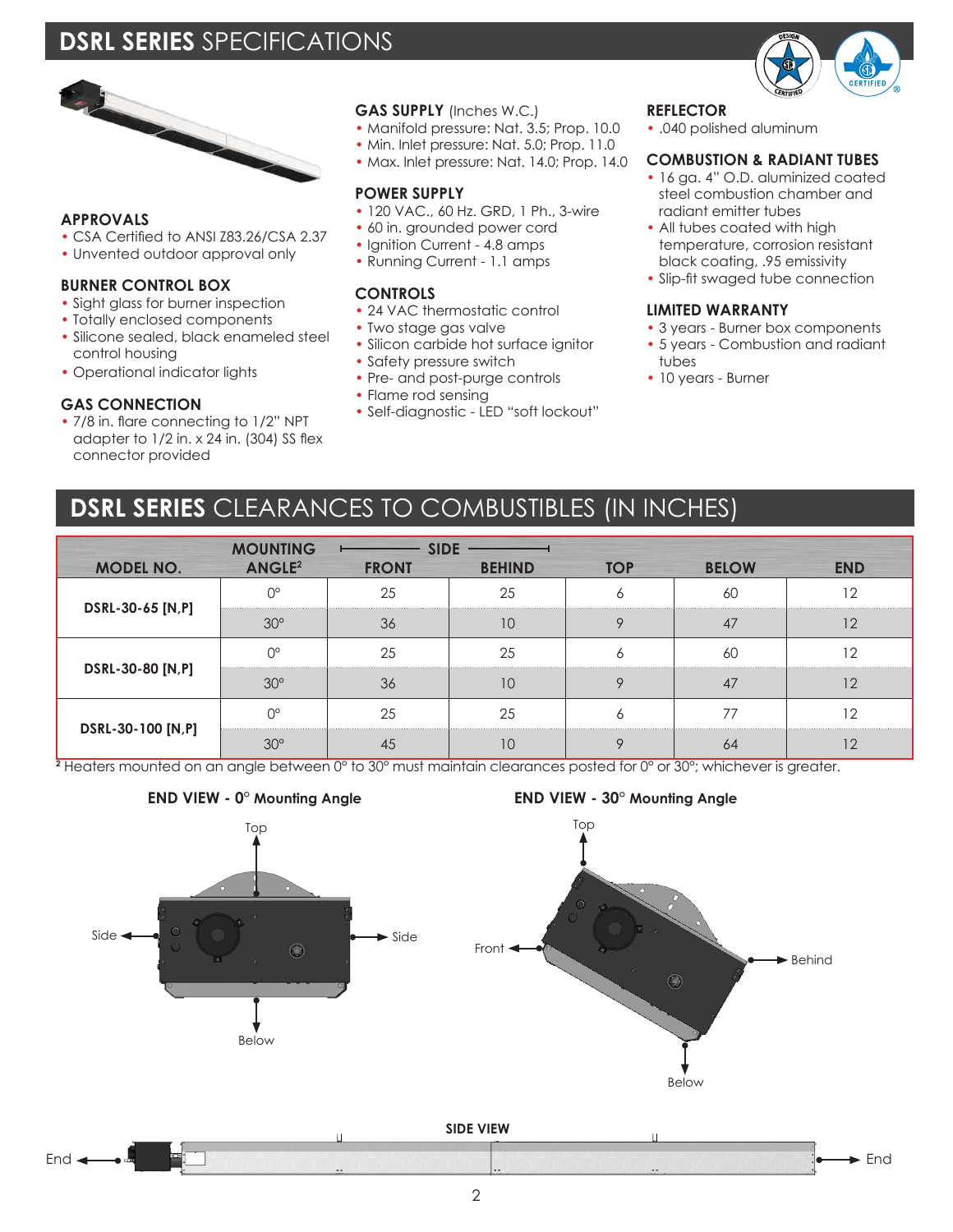# **DSRL SERIES** FIELD DATA

## **DIMENSIONAL DATA**

## **END VIEW**



1 Hanging Point 1

2 Hanging Point 2

3 Hanging Point 3

## **SIDE VIEW**



#### **FIELD WIRING DIAGRAMS**

#### **Controlling a Single Heater with a Single Control Device**

*Controlling multiple heaters with a single control device requires one ERK per heater. Refer to pg. 27 of the installation manual.*



# OPTIONAL ACCESSORIES

| QTY. | <b>PART NO.</b>                    | <b>DESCRIPTION</b>                                                                     | <b>NOTES</b>                                                                                        |  |  |
|------|------------------------------------|----------------------------------------------------------------------------------------|-----------------------------------------------------------------------------------------------------|--|--|
|      | <b>DS-BKT</b>                      | <b>Mounting Bracket Assembly</b>                                                       | Set of 3 mounting brackets with SMB. Expands from 20.6" to 45.6".                                   |  |  |
|      | 4000-01V                           | 40 VA Transformer                                                                      | 120-24 VAC primary and secondary (only required when common<br>venting). Mounted on 4x4 base plate. |  |  |
|      | <b>ERK</b>                         | External Relay Kit                                                                     | One ERK is required per heater when controlling multiple heaters on<br>a single control device.     |  |  |
|      | Single Zone Controller<br>TH-DSTS1 |                                                                                        | Single zone, two stage, low voltage controller with control knob.                                   |  |  |
|      | TH-DSTS2                           | Two zone, two stage, low voltage controller with control knob.<br>Dual Zone Controller |                                                                                                     |  |  |